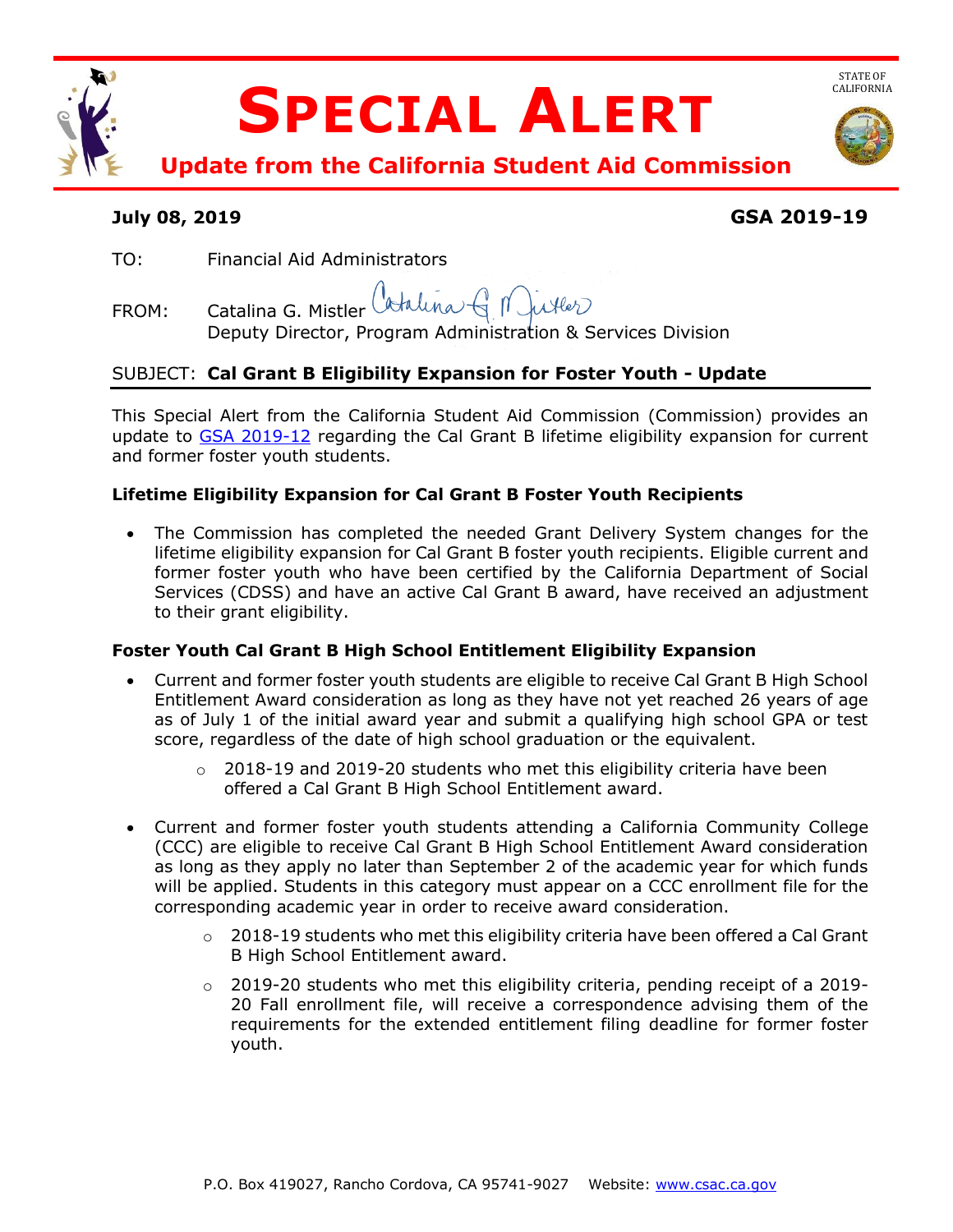### **Online Roster**

• Institutions are able to identify these students on the online display roster with a **B-FY** program identifier and Foster Youth column as shown below:

|                     |                      |                 |                                    |                              | <b>CSAC ID:</b>  |                              |                       |             |                                       | <b>View History</b>       |            |                |                         | Record: 1                |
|---------------------|----------------------|-----------------|------------------------------------|------------------------------|------------------|------------------------------|-----------------------|-------------|---------------------------------------|---------------------------|------------|----------------|-------------------------|--------------------------|
| <b>SSN</b>          | <b>DOB</b>           | <b>Grant ID</b> | ID                                 | <b>Cycle Housing</b><br>Code | <b>Dep</b>       | New /<br>Status Renewal Code | EL                    | <b>TANF</b> | <b>FOSTER CSAC</b><br>YOUTH           | Judget                    | <b>EFC</b> | Remain<br>Elig | Forecast<br><b>Elig</b> | Roster<br><b>Section</b> |
|                     |                      |                 | C <sub>2</sub>                     | $\overline{2}$               |                  | R                            | 1                     |             | v                                     | *****                     | *****      | 712.50%        | 100.00%                 | ELIGIBLE(1)              |
| <b>Custom Codes</b> |                      | 1               |                                    | $\overline{2}$               | 3                | $\overline{4}$               |                       | 5           |                                       |                           |            |                |                         |                          |
| <b>Fall Term</b>    |                      |                 |                                    |                              | Adj Reason Codes |                              |                       |             |                                       | Pay Status Codes          |            |                | Delete Txn              |                          |
| Program<br>Code     | Award<br><b>Type</b> | Annual          | <b>Term</b><br><b>Award Amount</b> | Adj<br><b>Amount</b>         | Adi<br>Reason    | Pay<br>Code                  | Annual<br><b>Need</b> |             | Income &<br>Asset<br><b>Year Used</b> | <b>Rec</b><br><b>Type</b> |            |                |                         |                          |
|                     | <b>Totals</b>        | \$1,672         | \$836                              |                              |                  |                              | 21164                 |             | 2019                                  |                           |            |                |                         |                          |
| <b>B-FY</b>         | ACSS                 | \$1,672         | \$836                              |                              |                  | 7                            |                       |             |                                       | <b>GRT</b>                |            |                |                         |                          |
| <b>Spring Terr</b>  |                      |                 | Adj Reason Codes                   |                              |                  |                              |                       |             | <b>Pay Status Codes</b>               |                           |            |                | Delete Txn              |                          |

• Institutions are also now able to customize their rosters to identify their current and former foster youth Cal Grant B awardees.